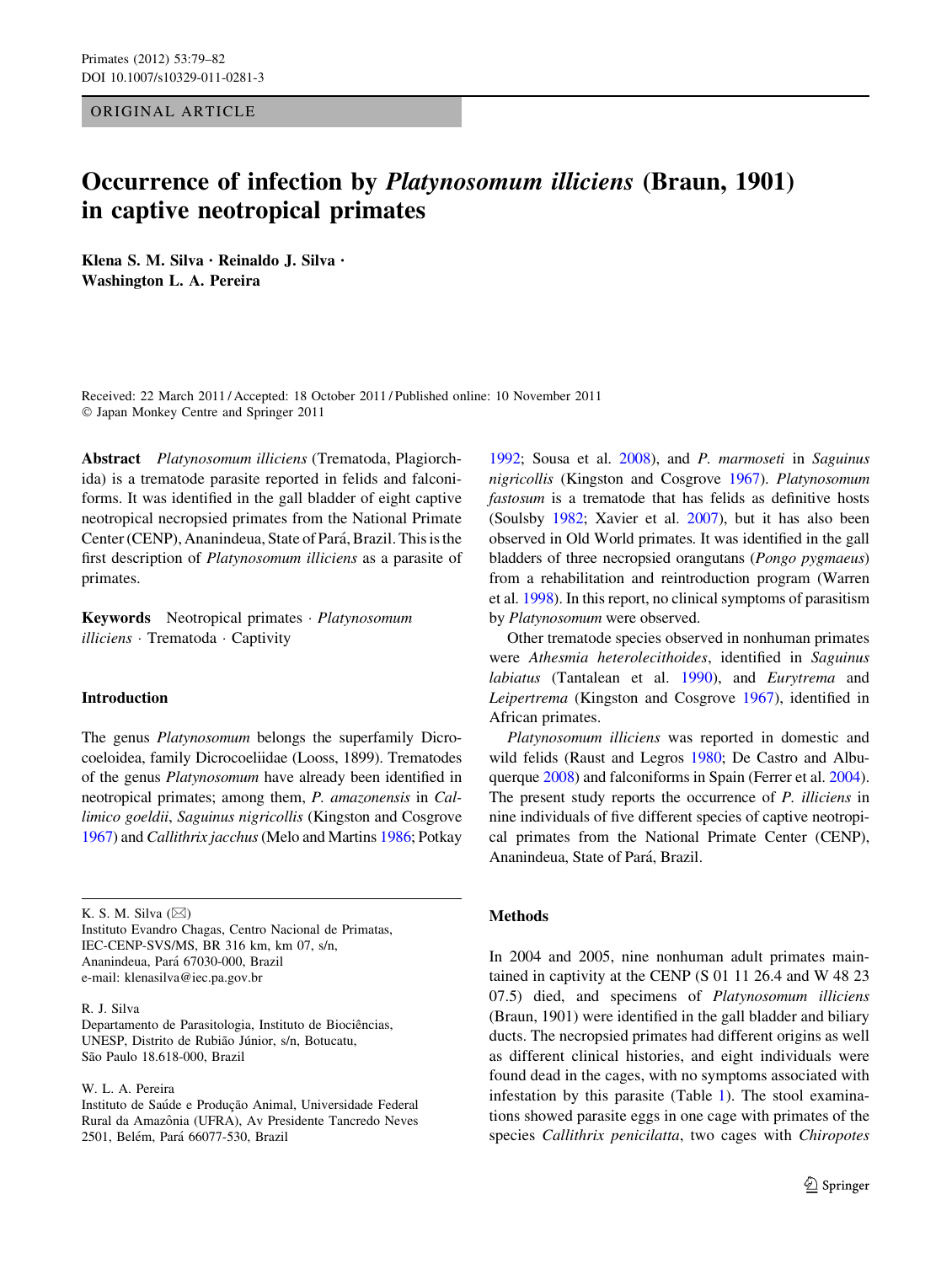| Species                      |    | Sex Origin                         | Clinical history                                                                                                                                                                                                                                                                                                                                                                                     |
|------------------------------|----|------------------------------------|------------------------------------------------------------------------------------------------------------------------------------------------------------------------------------------------------------------------------------------------------------------------------------------------------------------------------------------------------------------------------------------------------|
| Callithrix<br>jacchus        | ₹  | Donation from the São<br>Paulo Zoo | The animal did not respond well to transportation or to the adaptation process, and died one day<br>after its arrival at the CENP                                                                                                                                                                                                                                                                    |
| Callithrix<br>penicilatta    | ¥  | Outdoor cage                       | The animal came from the São Paulo Zoo and died suddenly                                                                                                                                                                                                                                                                                                                                             |
| Callicebus<br>moloch         | ¥  | Outdoor cage                       | It was found dead on the floor of the cage. No symptoms were identified, so the animal was not<br>clinically treated                                                                                                                                                                                                                                                                                 |
| <i>Chiropotes</i><br>satanas | ¥  | Outdoor cage                       | It was found dead on the floor of the cage. The keepers did not observe any symptoms, so no<br>clinical treatment was performed                                                                                                                                                                                                                                                                      |
| <i>Chiropotes</i><br>satanas | ¥. | Outdoor cage                       | The animal became progressively prostrated during the morning of the day it died. In the<br>afternoon, it remained on the cage floor and tried to feed. It was clinically examined at the<br>veterinary hospital, where icteric mucosa and shock were observed. It was intravenously<br>medicated (the treatment included hydroelectrolytic replacement and glucose) and died a few<br>minutes later |
| <i>Chiropotes</i><br>satanas | ¥  | Outdoor cage                       | The animal was brought to the hospital after being injured by a cagemate while returning from<br>sedation. There were several external lesions and the animal was unconscious. It died the same<br>day                                                                                                                                                                                               |
| <i>Chiropotes</i><br>satanas | ₫  | Outdoor cage                       | The animal died after being treated for seven days due to the identification of Platynosomum<br>eggs in its feces. It also showed clinical symptoms suggestive of hepatitis. The Hepatopathy<br>Department of the Evandro Chagas Institute (IEC) suggested type A viral hepatitis, but the<br>final result was not conclusive                                                                        |
| Callimico<br>goeldii         | ¥  | Outdoor cage                       | The animal was found dead in the cage                                                                                                                                                                                                                                                                                                                                                                |
| Cebuella<br>pygmaea          | ¥  | Outdoor cage                       | The animal was admitted to the veterinary hospital showing apathy and diarrhea. It was treated<br>for amebiasis (diagnosed) and dehydration for three days. It was eating well in the last<br>two days of treatment, and was found dead in its cage in the morning                                                                                                                                   |

<span id="page-1-0"></span>Table 1 Clinical histories of the individuals infected by Platynosomum illiciens in the CENP/SVS/MS

satanas, and one individual of the species *Chiropotes sa*tanas. The last animal came from an illegal wildlife trade operation, and was donated by the State Environmental Police (Batalhão de Polícia Ambiental do Estado do Pará-BPA).

In two other cases, the trematodes were observed during necropsy (Fig. 1) and histopathological exam and during further examination of the gall bladder while processing the material for histopathology.

After being collected, the trematodes were fixed in formol 10% and then transferred to alcohol 70%. The specimens were stained with chloridric carmine, cleared with creosote, and the slides were mounted with Permount and also it was drawn a figure from one of these slides (Fig. [2](#page-2-0)a, b).

Morphological analysis was performed with the software QWin Lite 2.5 (Leica). Immature forms of the parasite were also identified in a Hemidactylus maboyia specimen from an outdoor cage. This lacertilian was dissected after being euthanized in an ether chamber, and three specimens of Platynosomum iliciens were identified in the gall bladder.

The adult parasites were sent to the Laboratory of Parasitology of Wild Animals of the São Paulo State University-Botucatu Campus (São Paulo) for identification.



Fig. 1 Specimen of *Platynosomum illiciens* found in the gall bladder of Chiropotes satanas

## Results

All trematodes found in the primates and Hemidactylus maboyia were specimens of Platynosomum illiciens. The trematodes observed in the necropsied animals were analyzed, and they presented the following characteristics: flattened body, elongated, with a length of  $6,770.5 \mu m$  and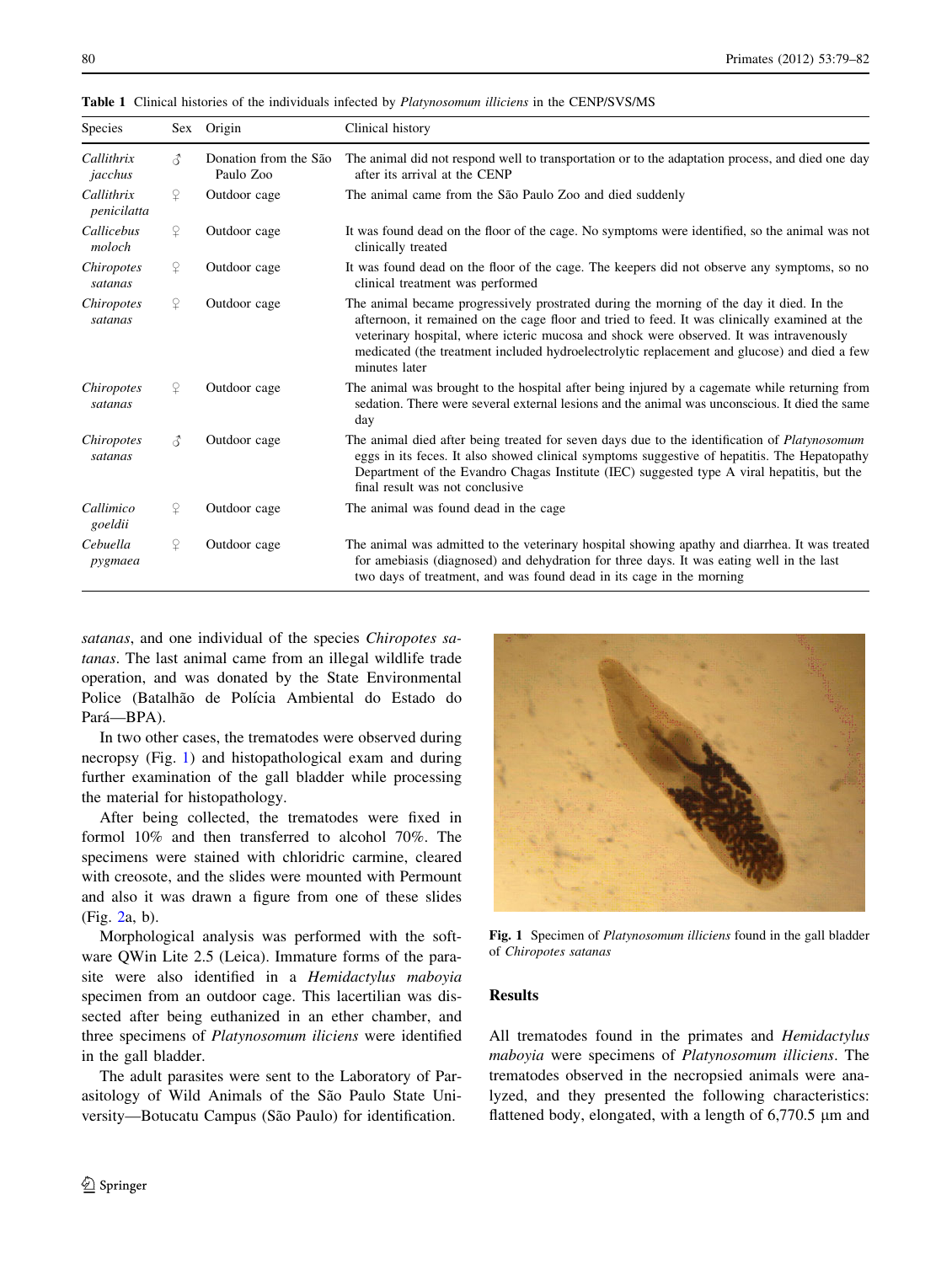<span id="page-2-0"></span>

Fig. 2 Platynosomum illiciens. a Schematized drawing, b photograph of a specimen stained with chloridric carmine, collected from the gall bladder of a nonhuman primate of the CENP

a width of  $1,371.1 \text{ }\mu\text{m}$ ; subterminal oral sucker with a length of 430.1  $\mu$ m and a width of 401.3  $\mu$ m; acetabulum in the anterior portion of the body, with a length of 544.3  $\mu$ m and a width of 526.9  $\mu$ m; pharynx with a length of 131.6  $\mu$ m and a width of 118.7  $\mu$ m; short esophagus with a length of 237.3 µm. The intestinal cecum was thin, slightly sinuous, extended nearly to the final portion of the body; median genital pore was located near the bifurcation of the intestinal cecum; cirrus pouch was preacetabular with a length of  $396.7 \mu m$  and a width of 157.7  $\mu m$ . The testicles were longitudinally elongated, slightly lobed, and located in the same zone. The right testicle was 807.9 µm in length and 366.1 µm in width. The left testicle was 754.3 µm long and 367.7 µm wide. The ovary was ovoid, slightly lobed, post-testicular, positioned slightly to the right,  $331.8 \mu m$  in length and  $241.7 \mu m$  in width. Mehlis' gland was present, located below and to the left of the ovary, and positioned towards the center of the body; vitellarium folicular was lateral and located from the final testicular zone until the pre-ovarian area. The eggs  $(n = 30)$  were 40.1 µm long and 26.6 µm wide. The excretory vesicle was not observed.

## Discussion

In the life cycle of Platynosomum illiciens, small lizards and a terrestrial gastropod mollusc are involved as intermediate hosts, and avian and feline species as definitive hosts (De Castro and Albuquerque [2008\)](#page-3-0). Santos et al. [\(2004](#page-3-0)) reported that molluscs of the species Subulina octona act as intermediate hosts with an extensive geographical distribution; they are commonly identified in peridomiciliary areas such as gardens. Although this mollusc species was not observed in the CENP facilities, it is worth emphasizing that other terrestrial mollusc species such as Megalobulinus oblongus and Achatina fulica are present in the area. It is not known if these species were involved in the epidemiology of the reported case, as the issue has not yet been investigated.

All primates maintained in the CENP facilities are periodically examined for the presence of endoparasites, but the specimens related in this paper were not positive for Platynosomum eggs in parasitological exams. This can be explained by the small number of eggs that reach the intestine, with the gallbladder being their preferred location. In addition, the standard parasitological techniques used in the CENP are not the most appropriate for identifying them (Almeida and Labarthe [1999;](#page-3-0) Ribeiro [2004](#page-3-0)).

This is done from the time of arrival of the primate at the CENP, through quarantine and permanence at the facility. Antiparasitic drugs are administered to the animals every six months. Antiparasitic drugs such as ivermectin and praziquantel are administered periodically to the animals every six months. However, antiparasitic drugs with these formulations have questionable efficacy towards trematodes (Keiser and Utzinger [2004](#page-3-0)). Despite the care provided, eight of the nine cases involved animals maintained